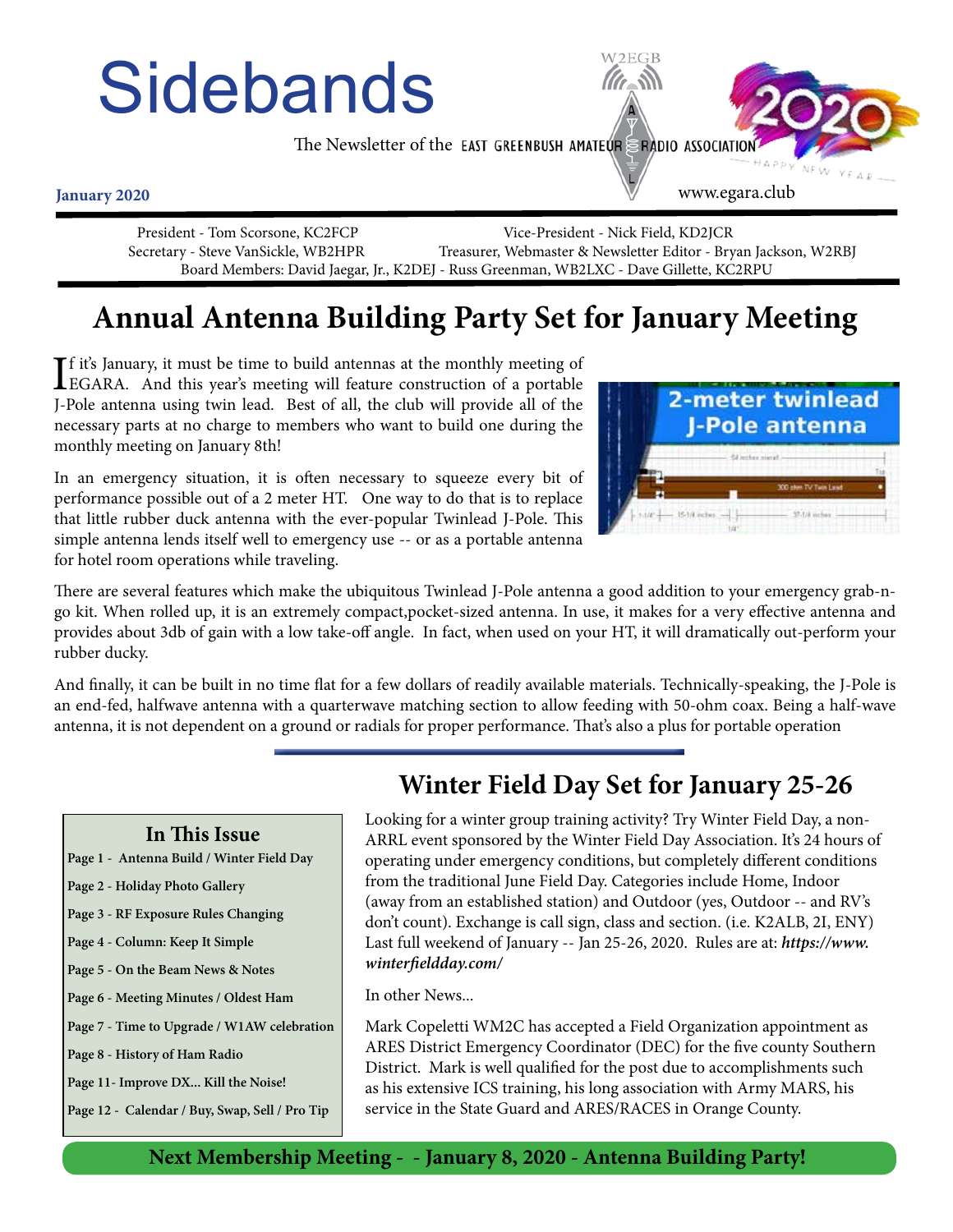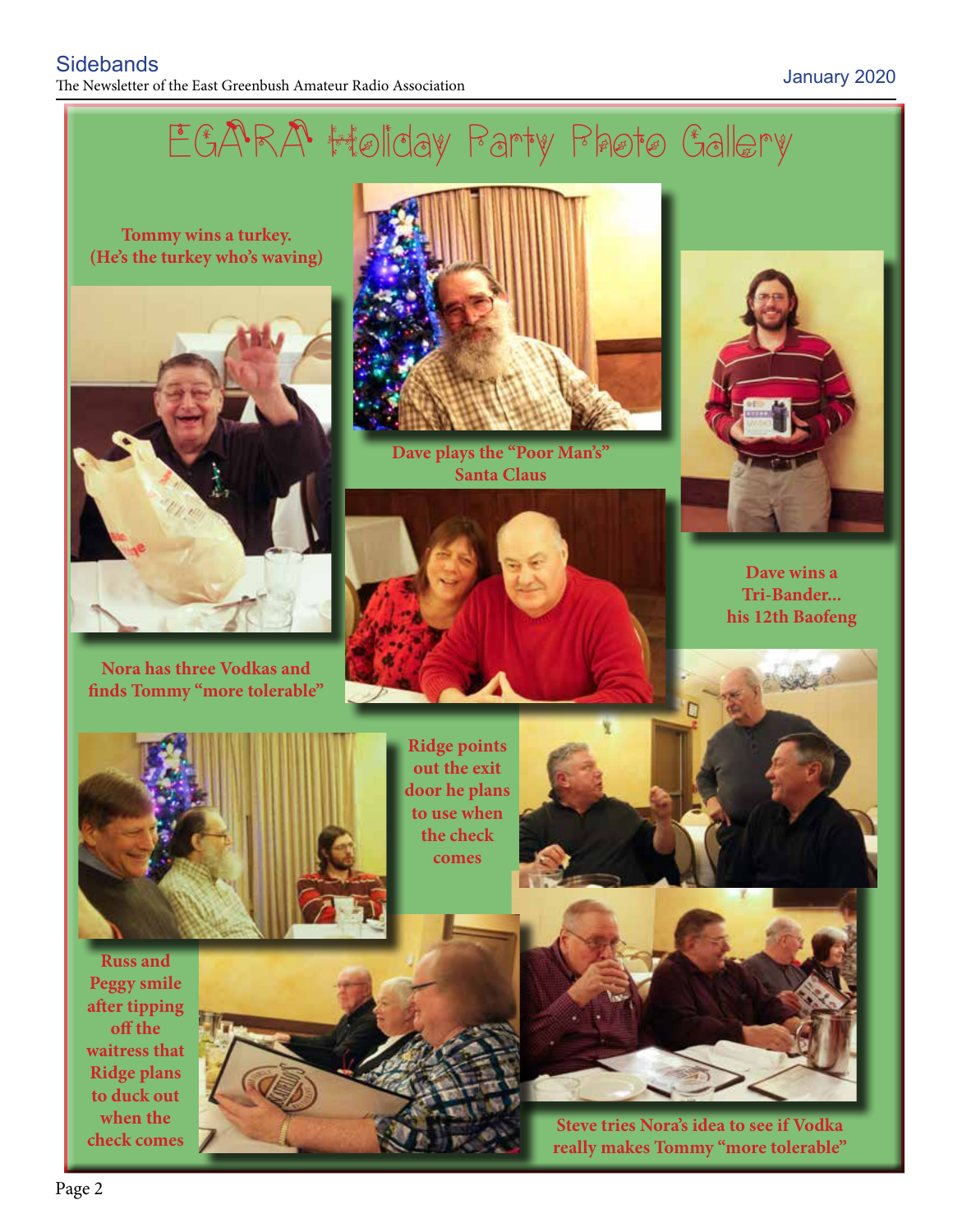# **FCC Amending Amateur Radio RF Exposure Safety Rules**

The FCC is amending its Part 97 Amateur Service rules relating to RF exposure safety. In a lengthy document in ET Docket 19-226 released on December 4 and addressing a broad range of RF safety issues, the FCC said current amateur radio RF exposure safety limits will remain unchanged, but that the amateur-specific exemption from having to conduct an RF exposure evaluation will be replaced by the FCC's general exemption criteria. Radio amateurs have always had to comply with RF exposure limits, but certain stations have been exempt from having to conduct evaluations based only upon power and frequency. The Commission indicated that, by and large, if an RF source was "categorically excluded" from routine evaluation under the old rules, it will most likely still

be exempt under the new rules, which are expected to take effect in the next couple of months.

"For applicants and licensees in the Amateur Radio Service, we substitute our general exemption criteria for the specific exemption from routine evaluation based on power alone in Section  $97.13(c)(1)$  and specify the use of occupational/controlled limits for amateurs where appropriate," the FCC said.

"The sky is not falling here," ARRL Lab Manager Ed Hare, W1RFI, commented. "The major aspects of the rules will not impose major new burdens on the Amateur Radio Service. As in all regulatory matters, though, the devil may be in the details, so the ARRL technical staff, legal staff, and the experts on the ARRL RF Safety Committee are carefully evaluating this FCC document."



**An FCC OET Bulletin 65 illustration of how to determine exposure distances.**

Under the revised Section 97.13(c)(1), "In lieu of evaluation with the general population/uncontrolled exposure limits, amateur licensees may evaluate their operation with respect to members of his or her immediate household using the occupational/controlled exposure limits in Section 1.1310, provided appropriate training and information has been accessed by the amateur licensee and members of his/her household," the amended rule says.

"RF exposure of other nearby persons who are not members of the amateur licensee's household must be evaluated with respect to the general population/uncontrolled exposure limits. Appropriate methodologies and guidance for evaluating Amateur Radio Service operation is described in the Office of Engineering and Technology (OET) Bulletin 65, Supplement B," the revised rule concludes.

The FCC said it was not persuaded by ARRL's argument in its comments that the routine evaluation exemption for amateur radio stations operating below a certain power threshold should be maintained. "Amateur radio licensees operate a variety of installations of different size, power, and frequency, which can be located in close proximity to people, giving rise to various RF exposure concerns," the FCC noted.

In a meeting with FCC OET Chief Julius Knapp and senior staff in early November, ARRL asked the FCC to make available on the internet a calculator to facilitate making the correct calculations the rules require. ARRL said that would be preferable to unofficial third-party calculators, the results from which might not be accorded the same degree of deference in local disputes. Several software programs were suggested as models.

The FCC did not single out amateur radio in drafting its latest RF exposure rules. The rules affect multiple services, and exemptions for many other services were also deleted as part of a broader policy driven by a proliferation of RF devices, some resulting in situations where gain antennas are sited much closer to people than was expected in 1996 when the rules were last revised.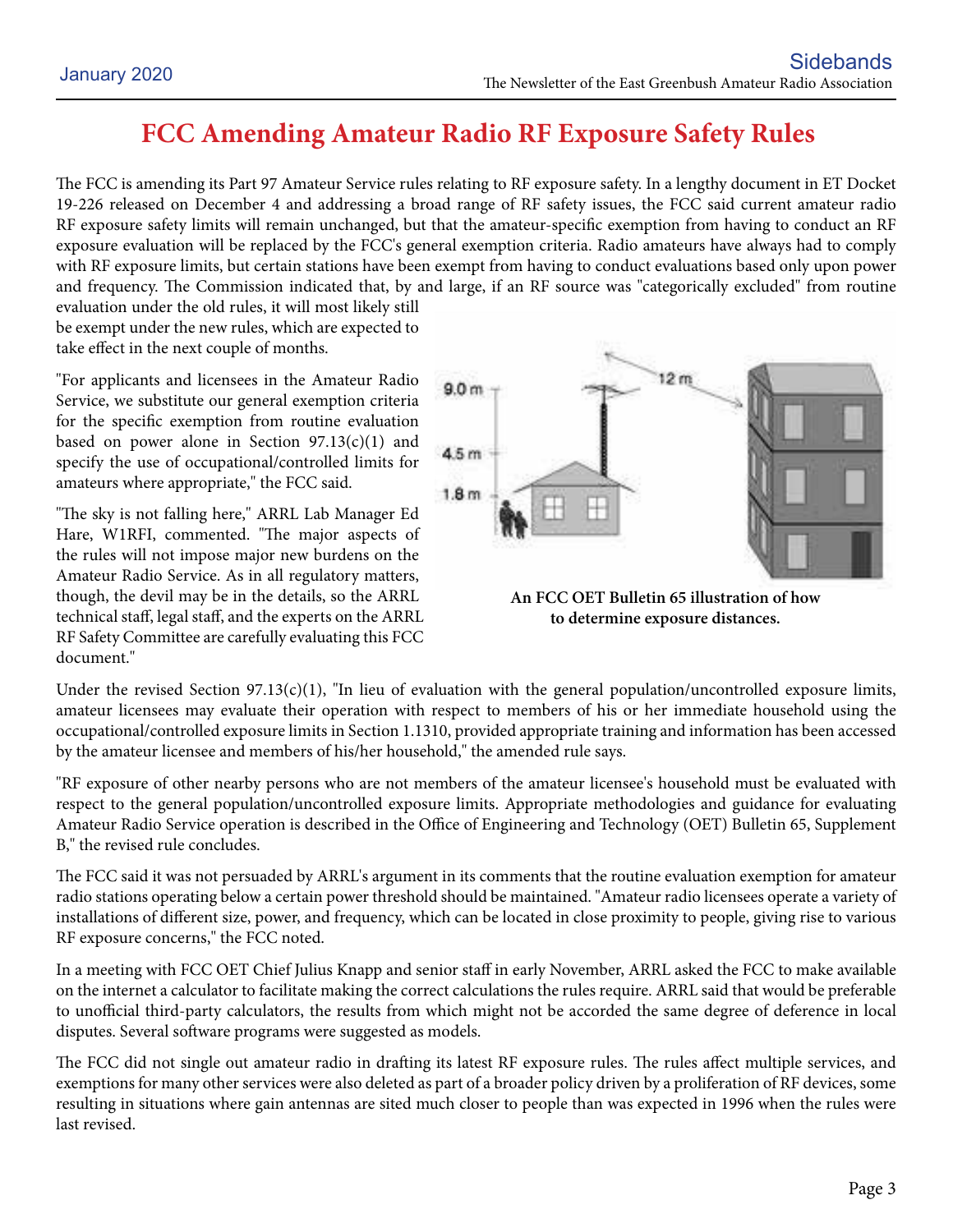#### **Everything Should Be Made As Simple As Possible, But Not Simpler By Dan Romanchik, KB6NU**

"*Everything should be made as simple as possible, but not simpler*" is a quote attributed to Albert Einstein (*https://quotationcelebration.wordpress. com/2017/01/07/everything-should-be-made-as-simple-as-possible-butnot-simpler-albert-einstein/comment-page-1/*). Here's one way to apply this principle in amateur radio, specifically to code practice oscillators.

A week ago, my friend, Paul emailed me:

"*I am planning on teaching a two-hour introduction to Morse code to 14 girls ages 8 to 9 [[Paul's granddaughter is a Girl Scout.]]. I plan on having the girls build a code practice device. I need your help in selecting a low cost buzzer and battery holder. Please take a look around and see would you can find. I would like to limit the power to one or two AA batteries.*"

I replied that I'd be happy to help him with the demonstration, and offered the following advice:



"A while back, I built the QRPGuys' K7QO Code Practice Oscillator (*https://qrpguys.com/k7qo-code-practice-oscillator*). It uses a CR2032 coin battery.

"Unfortunately, they don't sell it anymore, but the assembly manual is still online (*https://qrpguys.com/wp-content/ uploads/2017/03/cpo\_assy\_012616.pdf*). The assembly manual doesn't call out specific parts, but here are some Amazon SKUs:

- B00J4BK0NS, Black 3V Electromagnetic Type Piezo Buzzer, 20 pcs/\$6.58
- B06XF3K4NP, Coin Cell Button Battery Holder, 30 pcs/\$9
- B008SNZUYC, 3 Pin PCB Mount Female 3.5mm Stereo Jack, 10 pcs/\$5.40
- B071RMD6FD, 1/8" 3.5mm Stereo Male Connector, 10 pcs/\$7

"*Batteries are available at the dollar store for about 30 cents each. So, you could do the whole thing for less than \$5 for sure, even with a printed circuit board, which I would suggest that we do. Heck, if you ask nicely, the QRPGuys might even give us the artwork, or even better, have some boards still in stock. Even if they have neither, you should be able to get the boards in plenty of time.*"

Later that day, Paul replied:

Thanks, Dan, for the information and making yourself available to help. I am just going to use a buzzer, key, and battery. The buzzer has a frequency of 400 Hz.

- https://www.xump.com/science/Buzzer-Leads15V.cfm
- https://www.xump.com/science/ContactKeySwitch.cfm
- https://www.xump.com/science/Single-AA-Battery-Holder.cfm

And this morning, he sent me this photo, noting, "FYI. Also sounds great."

I think that this is as good an example of "Everything should be made as simple as possible, but not simpler" as there can be. I've volunteered to help Paul with his class. That will be fun, too.

=============================

About the author: Dan Romanchik, KB6NU, is the author of the KB6NU amateur radio blog (KB6NU.Com), the "No Nonsense" amateur radio license study guides (KB6NU.Com/study-guides/), and often appears on the ICQPodcast (icqpodcast.com). When he's not trying to keep things as simple as possible, but not simpler, he likes to build stuff and operate CW on the HF bands.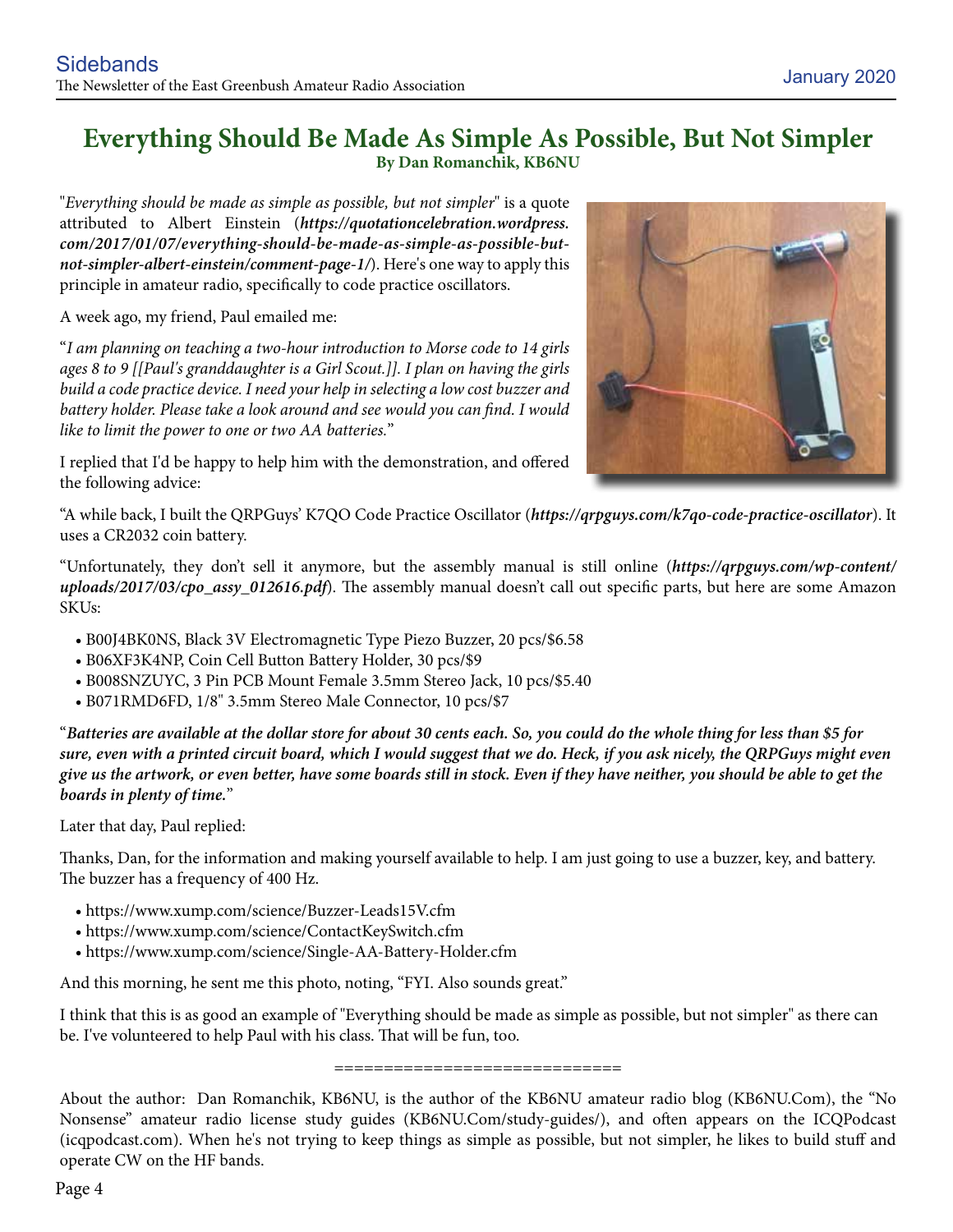# On the Beam News & Notes

# **Massachusetts Adopts Rule for Mobile Operation**

Neighboring Massachusetts has settled on a one-hand-on-the-wheel rule for mobiles. The Bay State's two ARRL Section Managers report they have received confirmation that the Commonwealth's distracted driving law does not apply to two-way mobile radio operation. The new law "permits use of a federally licensed two-way radio, provided that one hand remains on the steering wheel at all times," except provided in sections 8M, 12A, and 13B of the law.





## **Kids Day is Saturday, January 4**

The first Saturday in January is Kids Day — the time to get youngsters on the air to share in the joy and fun that Amateur Radio can provide. Kids Day gets under way on Saturday, January 4, at 1800 UTC and concludes at 2359 UTC.

Sponsored by the Boring (Oregon) Amateur Radio Club, this event has a simple exchange, suitable for younger operators: First name, age, location, and favorite color. After that, the contact can be as long or as short as each participant prefers. Kids Day is the perfect opportunity to open your shack door and invite kids over to see what Amateur Radio has to offer.

Suggested Frequencies are:

- 10 Meters: 28.350 to 28.400 MHz
- 12 Meters: 24.960 to 24.980 MHz
- 15 Meters: 21.360 to 21.400 MHz
- 17 Meters: 18.140 to 18.145 MHz
- 20 Meters: 14.270 to 14.300 MHz
- 40 Meters: 7.270 to 7.290 MHz
- 80 Meters: 3.740 to 3.940 MHz

#### **2020 Dayton Hamvention Theme will be "Amateur Radio, The Future"**

The theme for the 2020 Dayton Hamvention® will be "Amateur Radio, The Future."

"As amateur radio operators, we enjoy many modes of operating," said Hamvention General Chair Jack Gerbs. "We also enjoy challenges such as satellite communications, moonbounce, meteor scatter, and more. What truly excites me about our hobby is the diversity of these modes and the fact that, as we move to the future, we still enjoy the technologies of the past."

"The theme acknowledges the role that amateur radio has always played and will continue to play in future communication developments," Hamvention said, acknowledging the contributions of the many hams who actively work on new ideas, equipment designs, and software to improve electronic communication.

Hamvention 2020 takes place May 15 – 17 at the Greene County Fairgrounds and Expo Center in Xenia, Ohio.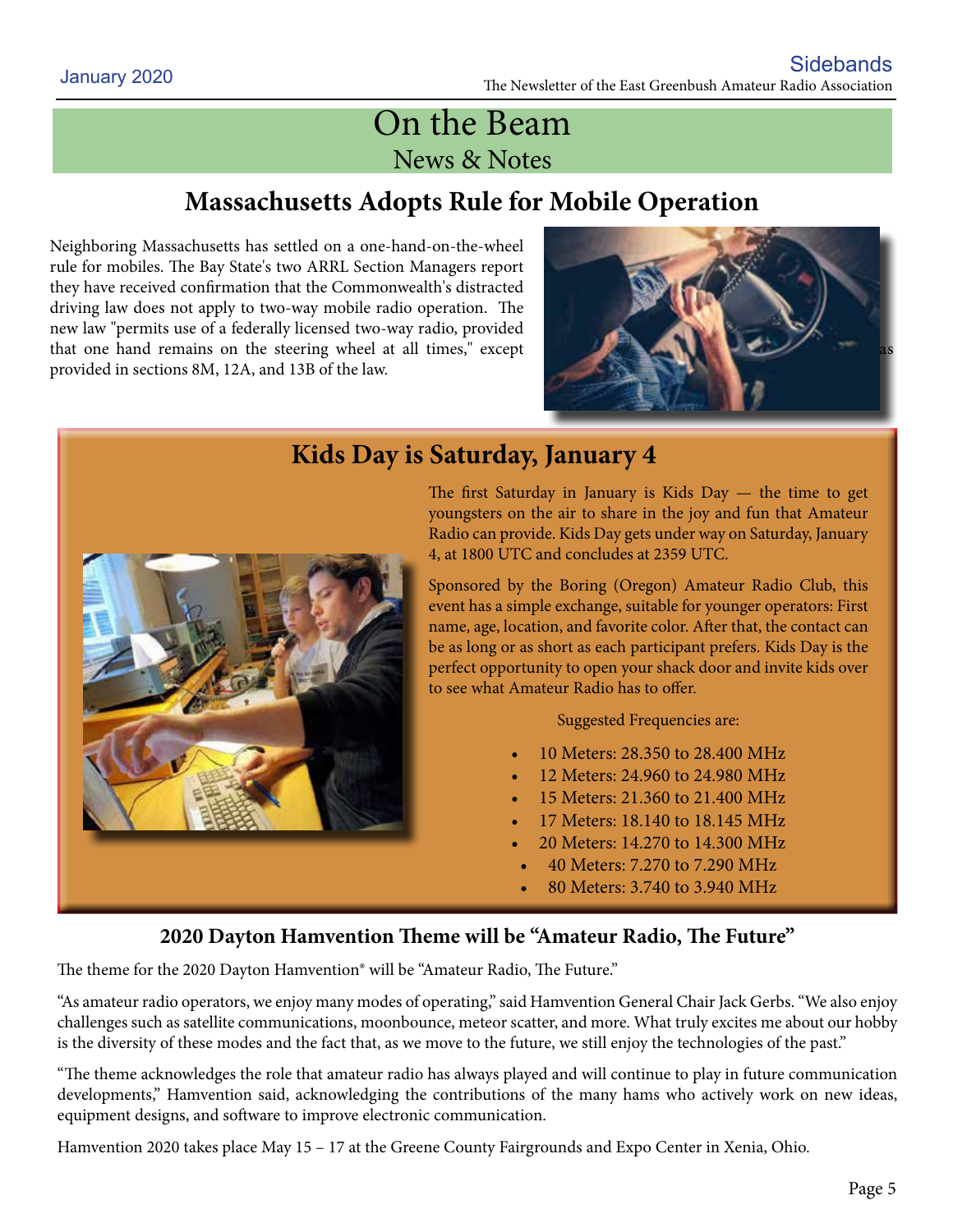# **EGARA December Meeting Minutes**

- The regular membership meeting was replaced by the club's annual holiday party. There were 15 members and guests present. The party was held at Moscatiello's Restaurant in Troy;
- A raffle was held and various prizes were awarded, including a tri-band HT radio, two turkeys, gift certificates and a tool set;
- There were no reports made by the officers;
- It was announced that the January meeting will feature an antenna building workshop, with the club supplying materials for constructing a portable J-Pole antenna for VHF/UHF work;
- The dinner adjourned at approximately 9 pm.
- -- de Bryan Jackson on behalf of Steve VanSickle, Secretary



**It's a New Year and Your Club Depends on Your Dues**

**Make it Easy -- Pay Your 2020 Dues Online!**

**Just go to: https://www.egara.club/paydues**

**It's Fast, Simple & Secure!**

## *Oldest Known US Ham, 108, Receives ARRL Centurion Award*

The oldest known US radio amateur, Cliff Kayhart, W4KKP, received his ARRL Centurion Award plaque in November. The award recognizes hams who have achieved centenarian status. Kayhart, who lives in White Rock, South Carolina, is 108. The ARRL Board of Directors conferred the award on Kayhart at its July 2019 meeting.

At the November meeting of the Dutch Fork Amateur Radio Group in Little Mountain, South Carolina, ARRL Roanoke Division Director Bud Hippisley, W2RU, headed an ARRL delegation that presented the Centurion Award plaque to Kayhart, who was first licensed as W2LFE in 1937.

Kayhart served on Iwo Jima during World War II, shortly after the US victory there, setting up long-range radio communication from the island to Tokyo to arrange for the eventual surrender by Japan. Today, he remains active, checking into several nets from his assisted living facility. Centurion Award recipients have their annual ARRL membership fees waived while continuing to receive QST and other ARRL member benefits.



**(L – R) Roanoke Division Director Bud Hippisley, W2RU; Cliff Kayhart, W4KKP; Roanoke Division Vice Director Bill Morine, N2COP, and South Carolina Section Manager Marc Tarplee, N4UFP.**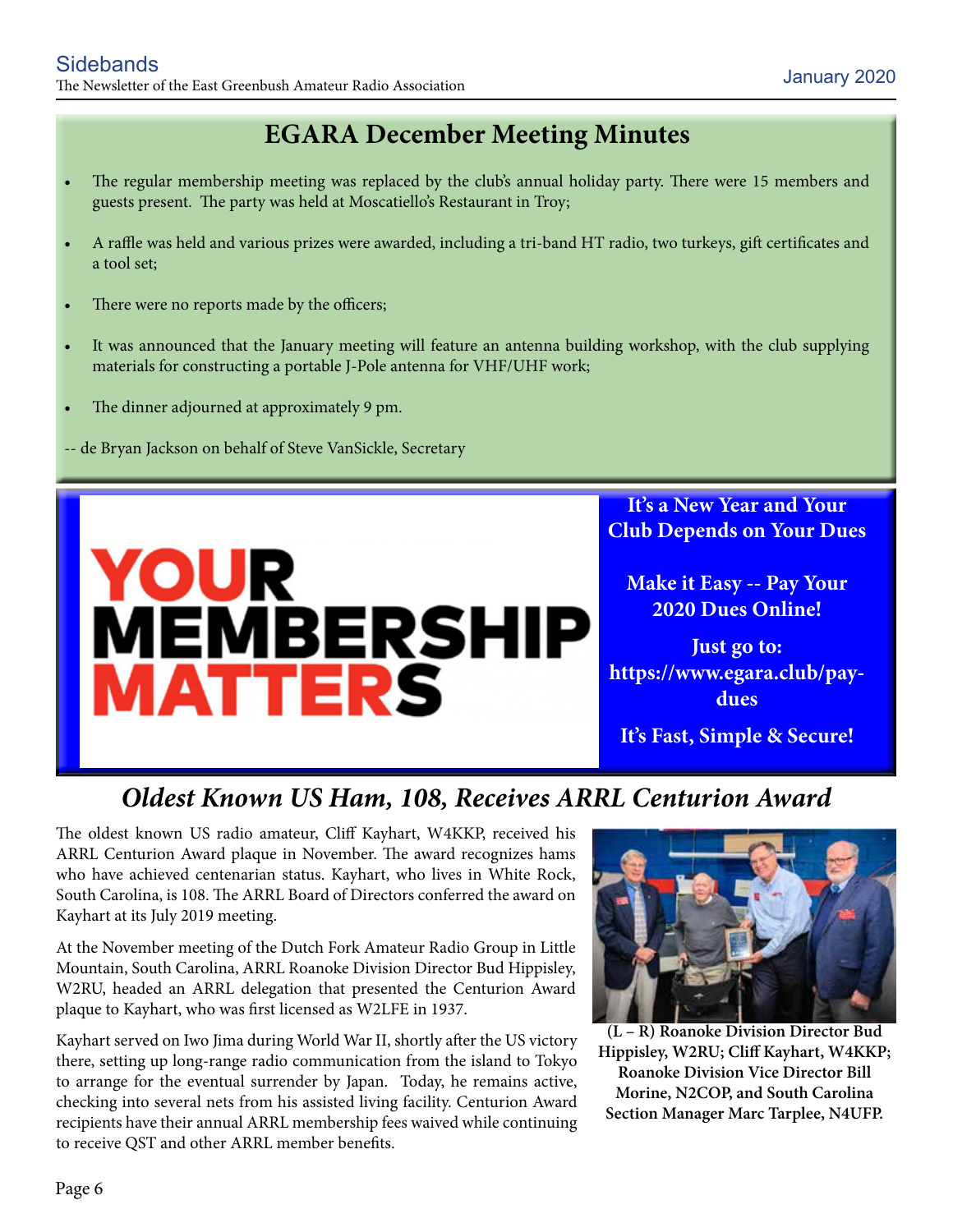# **VE Session Set for January 4th A Great Opportunity to Upgrade!**

EGARA will hold its Winter VE testing session on Saturday, January 4th at the East Greenbush Library. Doors open at 10 am and close promptly at 10:30 am when testing begins.

This is an excellent opportunity for club members and fellow hams to upgrade their current license if they hold a Technician or General class ticket. Moving up offers a wealth of new operating privileges and prestige.

Or if you know an aspiring ham who's ready to get licensed and begin enjoying Amateur Radio, let them know about the testing session as well.

Although walk-ins are always welcome, reservations are appreciated. To reserve your spot contact Tom Scorsone by email at kc2fcp@nycap.rr.com or call him at (518) 272-1494



### **Volunteers Celebrate 98th Anniversary of ARRL Transatlantic Tests at W1AW**



A group of radio amateurs gathered on December 11 at W1AW to mark the 98th anniversary of the successful ARRL Transatlantic Tests. On December 11, 1921, a message transmitted by a group of Radio Club of America members at 1BCG in Greenwich, Connecticut, was copied by Paul Godley, 2ZE, in Scotland. Reporting on the accomplishment, ARRL Secretary Kenneth B. Warner, 1EH, declared "Excelsior!" Clark Burgard, N1BCG -- who lives in Greenwich and styles his call sign as "n1BCG" to honor the original 1BCG -- was among those on hand at the Maxim Memorial Station.

Those pitching in to take part in the day-long anniversary celebration included (L-R) Michael Pfaeffle, K3FEF; Lisa Kress; Brian Kress,

KB3WFV; Bob Allison, WB1GCM; Blaine Morin, N1GTU, and Clark Burgard, N1BCG. Not shown are Chris Codella, W2PA; Glenn Cooper, W2BK, and Greg Fiozzo, KD2HRD.

"We completed a successful special event yesterday at W1AW commemorating the 98th anniversary of the Transatlantic Tests," Burgard recounted. "This was particularly important historically to amateur radio as it was originally organized by ARRL in 1921 to determine if low-power amateur radio stations using shortwave frequencies could actually be heard in Europe. Until then, it was thought impossible."

Burgard pointed out that the 1921 event changed radio history, was covered in three issues of QST, and opened the door to the first two-way transatlantic tests a couple of years later. The 1921 transatlantic success marked the beginning of what would become routine communication between US radio amateurs and those in other parts of the world -- literally the birth of DX.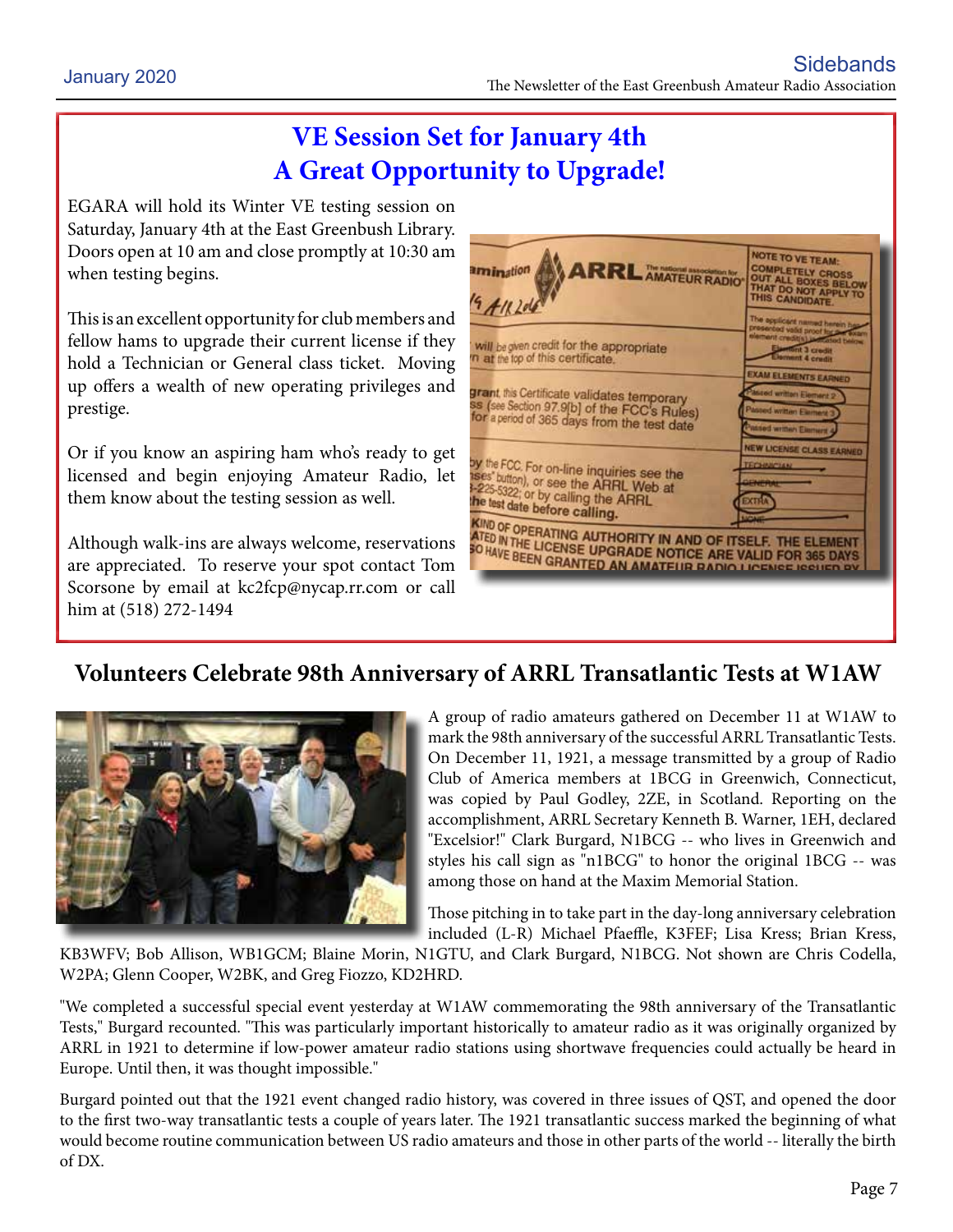# **The History of Ham Radio: Naval Maneuvers**

**Chris Codella, W2PA, author, John Pelham, W1JA, editor, Phil Johnson, W2SQ, editor**

**(Editor's note: By special arrangement with the authors, Sidebands is pleased to present this multi-part series on the history of ham radio. Subsequent chapters will be published in future monthly editions of the newsletter)**

Despite the political and regulatory-control disputes between amateurs and the Secretary, the Navy well understood how<br>much it had benefited from all the trained amateurs ready to volunteer for service during the war and t of needing them again someday. In August the Navy announced it would begin broadcasting test messages containing weather information and text for code-copying practice at 15 and 25 words per minute every night on 476 meters from NAJ, the Great Lakes station, "in order to maintain the interest of the radio amateurs and keep them in operating practice."



**R. H. G. Mathews in uniform during the war**

The messages would be broadcast using a simple encoding, with the code ID number being sent first. Presumably this was for practice in decoding messages but probably also to promote accurate copying without the benefit of context and word prediction. The Navy also asked the League for suggestions on how this might work better—a good sign of intended cooperation coming from a former antagonist in congress.

R. H. G. Mathews, who had served in the Navy during the war and was now ARRL vice president, cited the historically tense relationship in his reply: "The average amateur has always been a little afraid of the Navy, partly because he was not as well acquainted with it as he might have been and partly because it was not as well acquainted with him and his uses as it could have been." But its inaction speaking louder than its words, the Navy had as yet done nothing to reopen amateur operation.

In the August editorials, "The Lid" referred not to a poor operator but the one clamped down by the government on amateurs' operations. After getting hopes up for a planned August 1 lifting (and ARRL having drafted an editorial to that effect), the Navy declared the lid would not come off after all, until the president had officially declared a state of peace. Of course, such a declaration would also mean the Navy would no longer be entitled to control the amateurs anyway. "In other words, the Navy can let us start any time now but refuses to until they can no longer prevent it," wrote Warner, and he speculated that amateurs may have to wait even longer for the Senate to ratify the president's declaration.

Meanwhile, the Department of Commerce outlined its policy for amateur radio after resumption of operation: (1) All licenses have expired and everyone will have to be retested, this time at an increased code speed of 10 words per minute (instead of 5). (2) A separate application for a station license must follow the construction of a station. However, expecting of a flood of new applications, the Department would allow operation to begin upon simply submitting a station license application. (3) Call letters would be issued from scratch; old ones no longer existed and it would not be possible to get them back. But then, in contradiction, they stated that if someone wanted his old call he could apply for it and, if it remained unissued, could wait until that call came up in sequence! It wasn't quite clear who would do the waiting. (4) The Department would not be issuing very many Special licenses, which would be more restricted than before the war because of the anticipated increase of marine and air traffic.

"Our heart is heavy, friends, over this delay in getting back on the brass, but we know it will be only a short while yet, and then—The Days of Real Sport!," wrote Warner.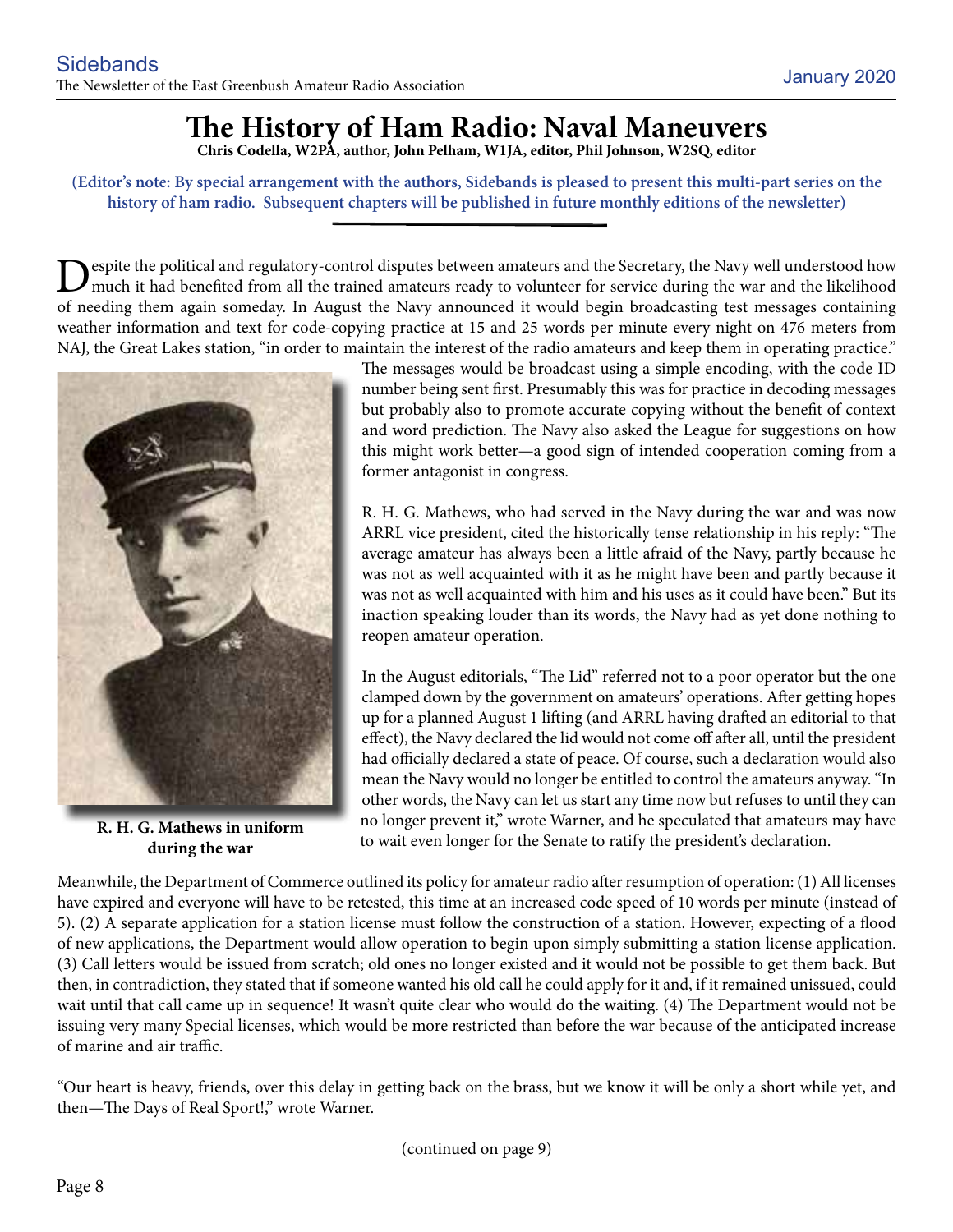# **The History of Ham Radio: Naval Maneuvers ...**

A draft of a new radio bill emerged in Congress on 28 August, proposing to repeal the 1912 law. This time it provided for various classes of service including amateurs, but placed regulation under the authority of a "technical radio committee," which would have a member from each "department of government," instead of laying out such regulations explicitly in the bill itself. This would place governance of amateur activity in the hands of a committee without public hearings or other recourse should they decide to regulate amateurs out of existence. Although the bill recognized amateur radio explicitly, it was still clearly unacceptable.

As fall arrived, fully ten months after the armistice, mounting impatience led ARRL to investigate the lack of action in Washington. They discovered there was more to the issue than simply waiting for official peace to break out. Yet another proposed bill appeared, this one authorizing the Navy to use its stations for commercial purposes. At the same time, Navy Secretary Daniels wrote to both houses of congress asking them to further consider establishing a commission to study the "radio problems," authorize the president to define wavelength bands for "different classes of work," give the Navy monopoly over ship-to-shore and intercontinental radio, authorize the Navy to use its stations commercially and assist companies in developing radio.

In response, the Senate Committee on Naval Affairs asked the Navy to draft legislation for its consideration, while in the House, the Committee on Merchant Marine and Fisheries was also taking up the matter. The ARRL expressed alarm that there was no mention of amateur radio at all in this exchange, distrusting the Navy because of its previous attempts to eliminate amateur radio. And since the reopening was being delayed personally by the Secretary of the Navy with no stated reason given, the League suspected that they wanted to push through a bill before losing control under the current law.

This time, however, the Navy expressed sympathy for the amateurs and a desire to eliminate the distrust. While the League viewed the lack of any mention of amateur radio as nonthreatening per se, it took the position that such an omission would leave amateurs in legislative limbo and made it clear that any new bill must explicitly define amateur radio's status. The Office of Naval Communications reacted by inviting the League to express its views of how amateur radio ought to be "recognized in the new law." The Board of Direction would formulate a response and arrange for League representation at the congressional hearings.

There was still no lifting of the transmitting ban in sight. Assistant Secretary of the Navy, Franklin Delano Roosevelt, assured the League that he would personally "radio Mr. Daniels" about it—not telephone, telegraph or write him, mind you—and amateurs might hope to know their status soon. Warner commented that "The whole proposition is so basically unjust, so uncalled for, that we do not believe it will long obtain. This seems to be an entirely different matter from the question of a Navy monopoly on commercial radio, and we see no reason why we should be compelled to await the ratification of the treaty—an act that from present appearances might be judged to be several months off." Members were urged to appeal to their representatives.

Across the border in Canada the ban had already been lifted on 1 May and lots of activity was starting up there. Canadian hams were regulated in wavelength according to their proximity to a government station (50 meters if within 5 miles, 100 meters within 25 miles, 150 meters within 75 miles) and a half kilowatt maximum primary (transformer input) power. Before the war, Canadian three-letter call signs starting with X were issued, but now they would begin with numbers as they were in the US. A correspondent reported in QST that when war had broken out and the ban went into effect, the police in Canada took the additional step of confiscating essential parts of amateur stations. Hams had reacted by actively trying to hand over comparatively worthless substitutions—such as an old loading coil—to avoid confiscation, believing they would otherwise never again see their parts.

"Daniels Only Knows" was the answer to why hams in the US were not yet "opened up" and back on the air, according to an October editorial. It was another jab at the Secretary of the Navy who was the only person standing between amateurs and their transmitters. The ARRL managed to get a resolution introduced in congress requesting the secretary to provide reasons why the ban had not been lifted. (continued on page 10)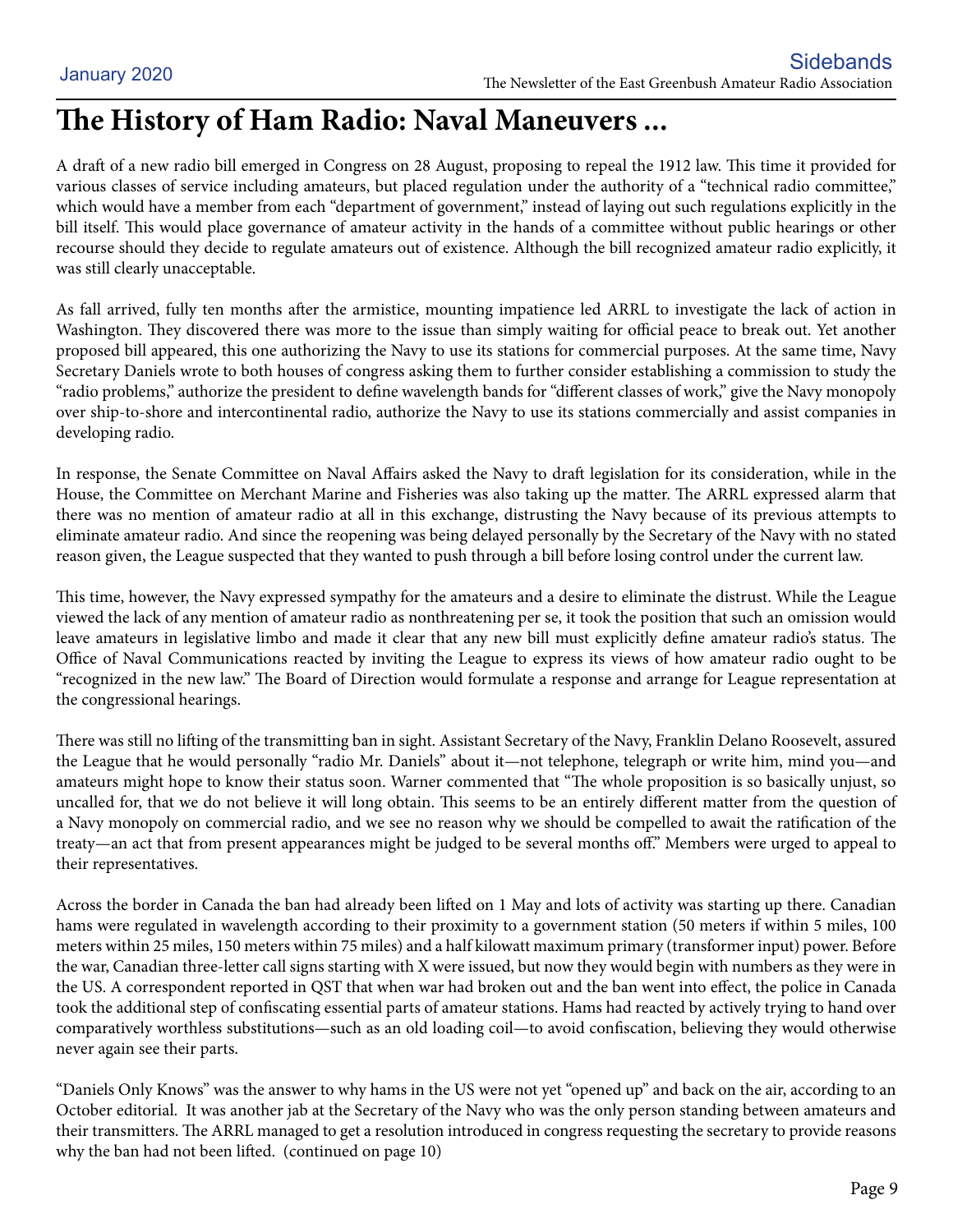# **Naval Maneuvers...**

In The Operating Department, Smith took his own shot at Daniels, calling the continued, reasonless ban "autocratic," and "un-American." And in Strays, a one-line entry poked, "Ain't nature wonderful? Just look at Seck Daniels."

Even The Old Man got a word in. "Not so Rotten" was his compliment for the author of an article about nonsynchronous spark gaps in the September issue. T.O.M. bade him to "live long and prosper," nearly 50 years before Spock would trademark the phrase. He extolled the virtues of his own rotary gap, "Old Betsy," never having seen a better set, but now thought this one might have her beat. He ended with his own jab at the Navy for being late in lifting the ban. "Don't our folks know the war is over?" he asked, suggesting "Somebody send a postal to the Navy and let them know it was all over months ago. I am an American and I want my liberty the same as the Canadians have theirs."

H. C. Gawler, the New England Radio Inspector, wrote to answer a question he'd received from "droves of Amateurs" specifically, "What's the future of amateur radio?" He first expressed belief that amateurs would be largely self-regulating. Amateurs who had left for the war as boys were returning as men, expecting to be operating a more sophisticated set of gear with a more sophisticated way of thinking about radio and operating. He used "wooden" to describe the old childish ways and "bakelite" for the modern: "Are these men, having done their bit with bakelite sets going back to the wooden sets of their childhood in the radio game? No, they are not! They are going to have bakelite amateur radio activity. Wooden operators, wooden apparatus, and anything else wooden in the game, will either be taboo, or else be made to look like the real thing, and the kids of yesterday will accomplish these results by their influence much better than the laws would."

While it would be surprising today, it was not unusual to find a government official, in this case Gawler, writing a letter to QST to address amateurs while also joining as a member. He well remembered the response of volunteers when the war first began, and believed that only by effective organization could amateurs be of service. The government was also wiser now as a result of this and amateurs therefore should not worry about what it would do in the years ahead. His advice was to organize and improve. The government could not afford to do without the amateurs.

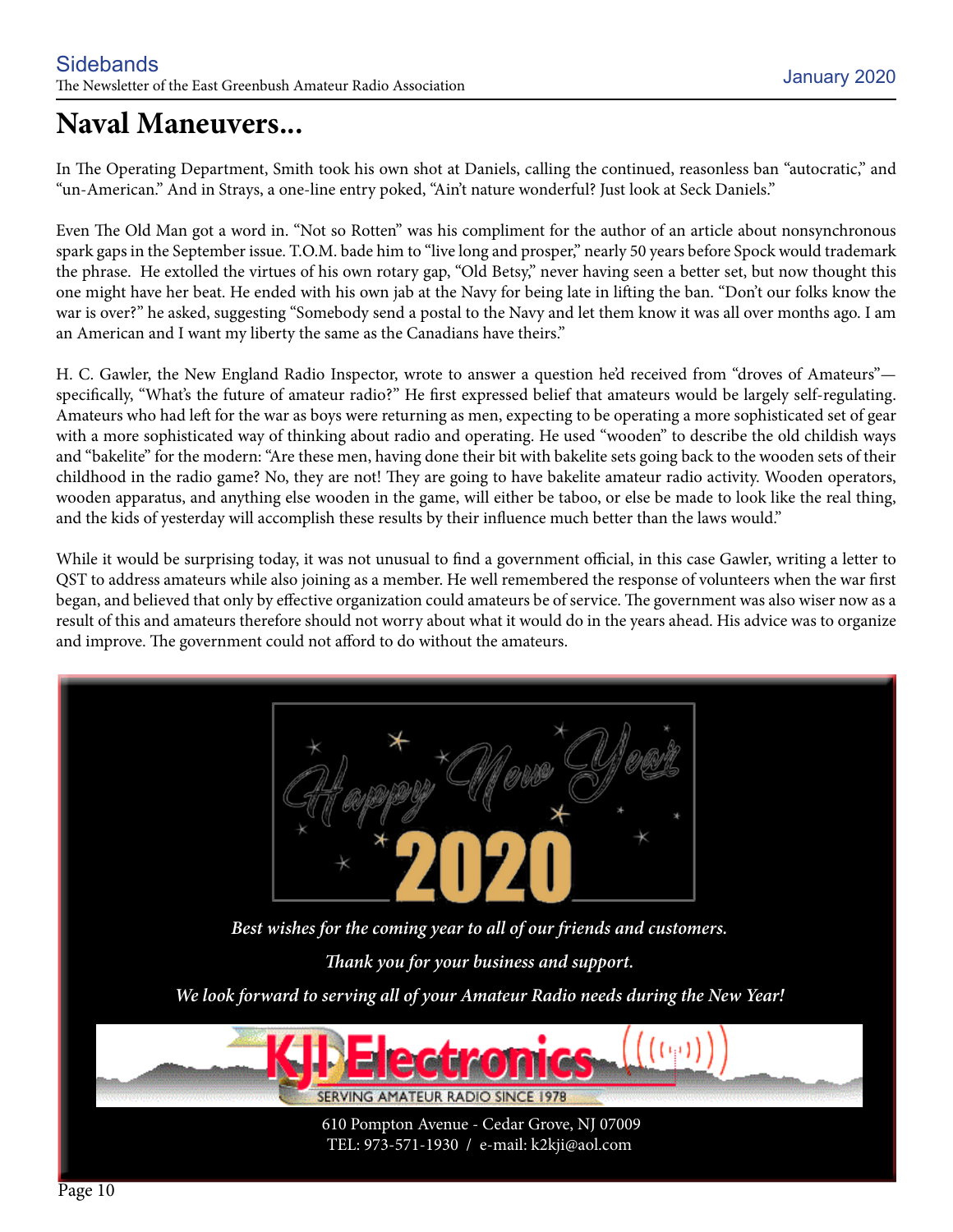#### **After Dark, Opportunities Abound... if You Kill the Noise by Steve VanSickle, WB2HPR**



With the winter season upon us, there are many opportunities to operate on 160, 80, and 40 meters after dark!

Unfortunately, propagation is tough due to our low sunspot numbers and other extraterrestrial factors. RF noise, or static (QRN) is very troublesome. Often times, noise that we hear is man-made due to other consumer devices. These are usually relatively easy to address, and there are numerous resources in the ARRL Handbook and on-line tutorials dealing with this pesky noise.

One major contributor to RF noise pollution can be traced to defective street lights, often right outside our QTHs. These can be pinpointed visually while monitoring the AM broadcast band with a portable receiver.

If you observe such conditions, I urge you to report to your utility operators (i.e.: National Grid, NYSEG, or other electric supplier). The National Grid website has a on-line reporting system which you can use to report defective street lights. It's, fast, simple, and free. So far, I have tracked down over 20 different lights that were either making a lot of racket or were not working at all.

Getting these defective street lights repaired has made a noticeable improvement in my receive noise. I suspect you will experience the same results.

Also, if you use directional antennas, they can be reoriented to reduce RFI effects. Finally, RF noise canceling equipment is available from several sources and with proper use, will likely reduce the level of background noise on your receiver. BUT – stopping the noise at its source is still your best bet.

Additional information regarding RFI may be obtained from the FCC and the ARRL websites.

#### A Helpful Resource: Sounds of RFI

It is not always easy to identify where QRN is coming from and it's even harder to describe it to someone else if you're looking for their help. Now you can identify QRN by comparing it to audio samples of noise from known sources...a kind of "audio fingerprinting" by using sound files available on the ARRL website at: *http://www.arrl. org/sounds-of-rfi*

If you have an audio player configured on your computer, you can download the file instead of playing it online. You should be able to save the audio file by right-clicking on the link, then click on Save Target As, and specify where you'd like to save the file.

You can also click on the View Waveform button to see what the noise might look like if you could view it on an oscilloscope. The waveform views are 0.1 seconds wide, which is sufficient magnification to see what's going on. For example, noises that are based on 60 Hz line voltage will have 6 pulses in a 0.1 second window (60 Hz / 10 = 6), or six repetitions of a recognizable pattern in the case of the Sony TV waveform.